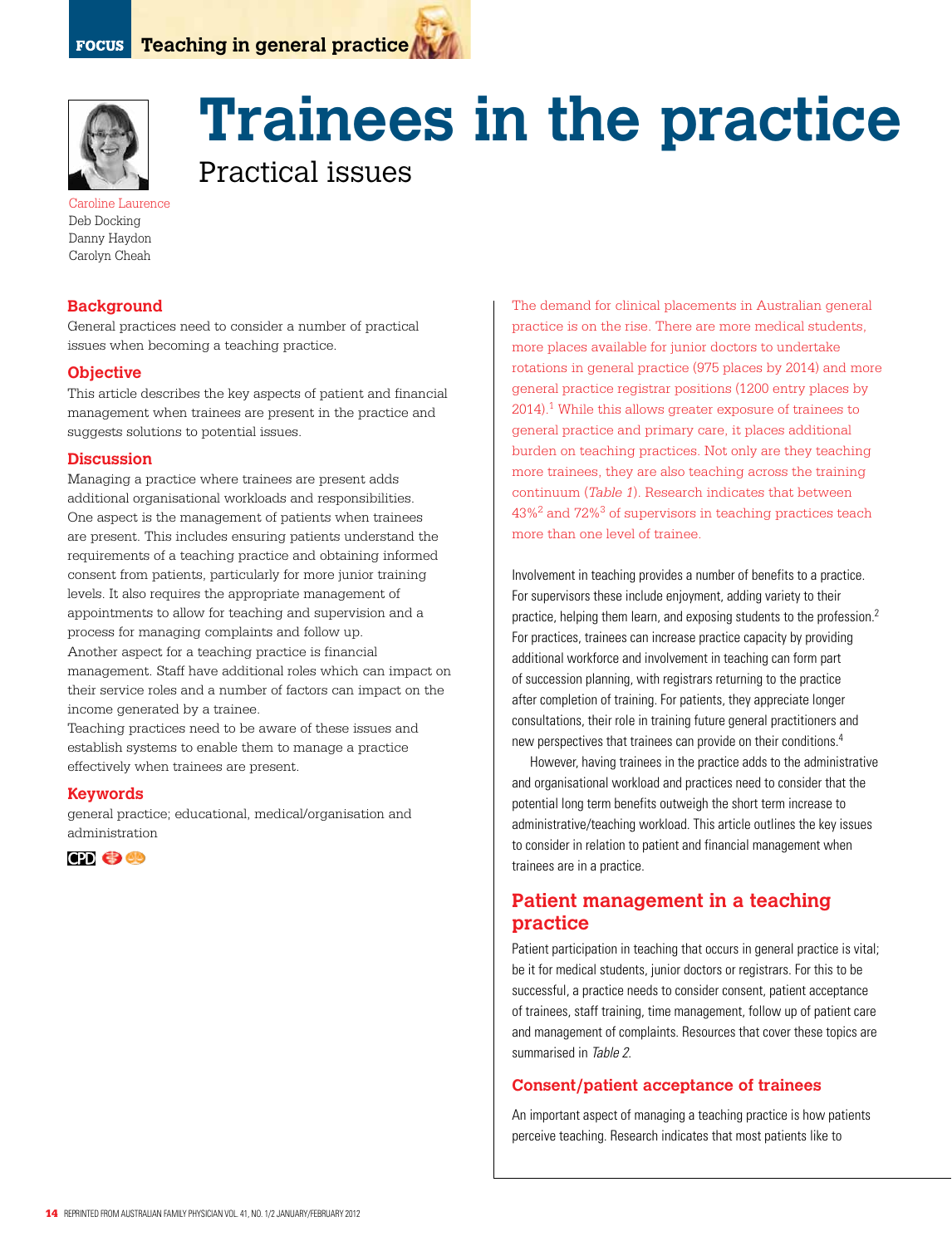

| Table 1. Level of trainees placed in teaching practices |                                                                                                                                                                                                        |  |
|---------------------------------------------------------|--------------------------------------------------------------------------------------------------------------------------------------------------------------------------------------------------------|--|
| <b>Trainee</b>                                          | <b>Description</b>                                                                                                                                                                                     |  |
| Medical student                                         | Placements can occur at every year level during training. Placements can vary<br>across medical schools ranging from less than 10 days per year to more than 20<br>days per year                       |  |
| Junior doctor (postgraduate year<br>PGY1-PGY3)          | Through the Prevocational General Practice Placements Program (PGPPP), junior<br>doctors can undertake a 10–13 week placement as a PGY1 (intern) or PGY2 or PGY3<br>as part of their hospital training |  |
| General practice registrar                              | Registrars spend at least 18 months of their 3 or 4 years of training in teaching<br>practices. Placements last between 6 and 12 months                                                                |  |

be involved in teaching. $5-8$  However, it is important that teaching practices have clear processes regarding informing and gaining consent from patients. $9-11$  The information provided to patients will vary with the level of involvement of the trainee in the consultation. For medical students, patients are likely to have a dual consultation with their GP and the student. For more advanced medical students, the student may take a history with the patient without the presence of the supervisor. This means that patients need to be informed at the time of booking their appointment that a student may be present and consent to this. At attendance, the patient should be reminded of the student's presence and have the opportunity to opt out. At the registrar level, the situation is somewhat different in that they are qualified doctors and so will consult with patients without having the supervisor present. Implied consent is obtained when the patient agrees to see the registrar when booking their appointment.

Practices should also have systems in place to identify patients unsuitable for student teaching, such as patients requiring counselling, known drug seekers or patients with mental health issues as well processes for when patients opt out.

Related to consent is patient acceptance and understanding that the practice is a teaching practice. This can be done through signage or practice pamphlets. These resources should explain different training levels, qualifications of different trainees, the organisation managing their training and benefits to the patient. They can also explain how patient consent to participate will be obtained. It is important for patients to understand the qualification of each level. For example, registrars are qualified practitioners who are 'specialising in general practice'. This information can also be provided when patients are booking appointments, which also requires staff to understand the role of teaching within the practice and the different types of trainees. Once patients are aware of what is involved in a teaching practice they often view the practice more positively.

## **Time management and appointments**

A teaching practice will manage a more complex appointment/booking system. For example, the supervisor's appointments need to allow extra time when medical students or junior doctors are present; and linking appointments with the supervisor to allow review and signing

off. At the trainee level, the registrar and supervisor appointments need to allow for catch-up. Quarantined teaching time with trainees, be it tutorials, case discussions or consultation review, also need to be accommodated. At orientation, discussion should be held between the practice and the registrar about dedicated sessions where the supervisor is able to monitor the performance of the registrar (eg. sitting in on consultations).

For registrars, practices will need to provide for longer consultations at the beginning of a placement to allow them to become familiar with the practice and patients. Research undertaken in South Australia and Western Australia has estimated the time that teaching added to a GP's session across the training continuum.3,12 Teaching a general practice term GPT1 registrar added 5 hours a week, for a GPT2 it added 3 hours, while GPT3 teaching added 2 hours per week. For junior doctors it ranged from 4–6 additional hours a week and for medical students it averaged 7 hours a week.

For trainees, particularly registrars, it is also important that they see a cross-section of different clinical conditions and in some cases, limits set on particular types of appointments (eg. Pap tests with female registrars).

### **Managing complaints and feedback**

Teaching practices also need a system to handle complaints related to the trainees. Complaints need to be fed-back to the trainee, usually by the supervisor. As with any complaints process, good documentation processes are necessary, and when trainees are involved, it is important to know who participated in the consultation.

Difficulties for the practice can also arise if a registrar does not match the 'culture' of a practice. Regional training providers (RTPs) can match registrars with a teaching practice<sup>13</sup> and can provide advice and feedback to practices on placements, which can help improve future placements and minimise difficulties.

## **Follow up of patients managed by trainees**

Practices need a process for following up patients once the trainee has left the practice. This ensures continuity of care for the patient (eg. follow up of tests ordered by the trainee). Continuity of care is particularly important for obstetric patients, as registrars may only be placed with a practice for 6 months.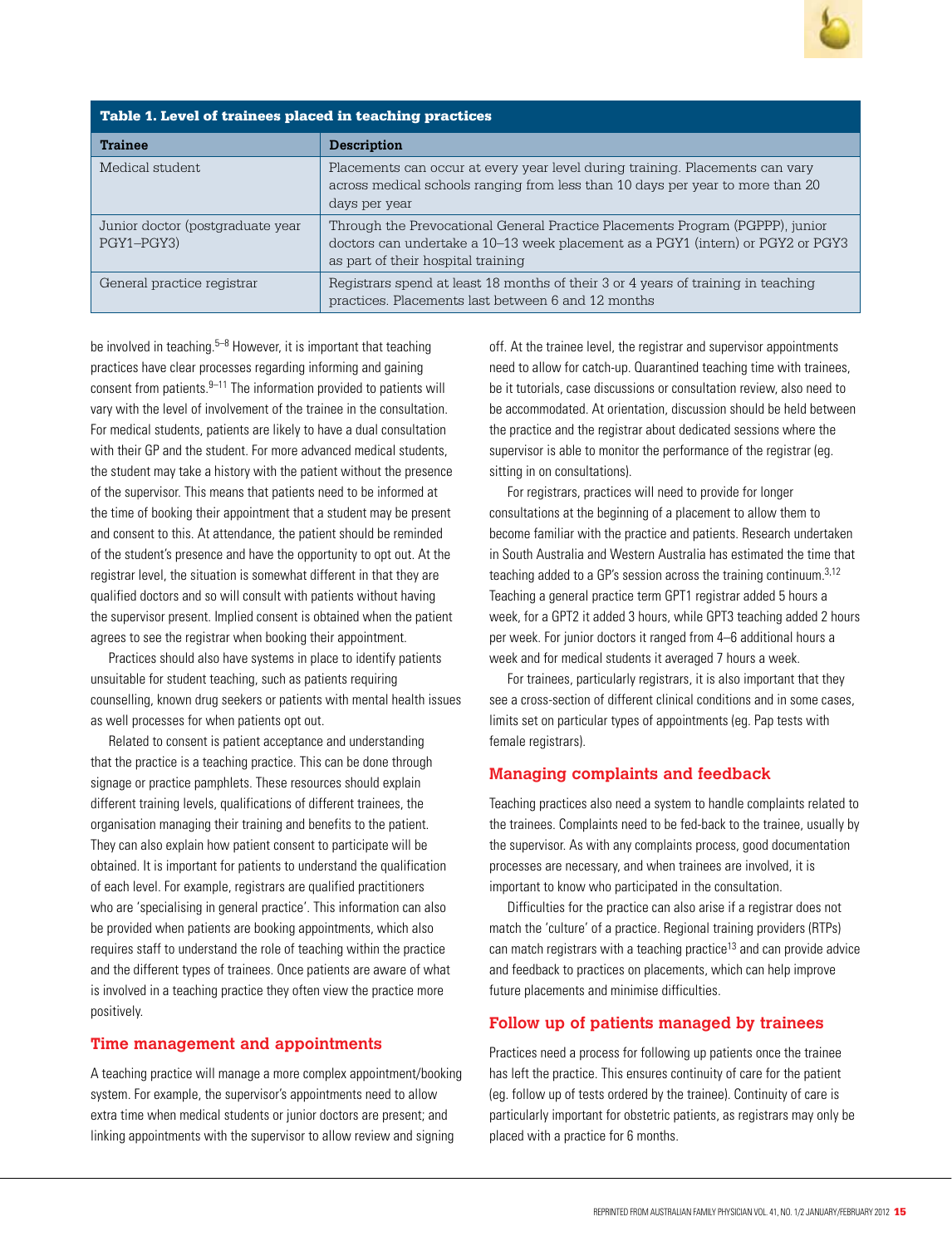# **Financial management in a teaching practice**

The decision to take on a teaching role can have a significant financial effect on a practice. Factors that impact on the practice finances include the cost associated with teaching, subsidies available, the involvement of support staff, patient base, administrative red tape and accommodation.

## **Cost of teaching for a practice**

Two recent studies undertaken in Australia indicate that the financial costs associated with teaching, and that the subsidies provided to

support this teaching, do not offset all these costs for some levels of trainers.3,12

For teaching subsidies, practices need to determine how these are distributed within the practice. Every practice will have their own way of allocating subsidies based on the individual GP's level of involvement in teaching. A practice will need a system of tracking teaching time and levels of learners, which can then be used in allocating subsidies.

## **Support staff**

The placement of a trainee within a teaching practice affects all staff within the practice. For example, trainees need to be oriented in all

| <b>Table 2. Useful resources for teaching practices</b>                                                                                           |                                                                                                                                                                                                                                                                              |                                                                                                   |  |
|---------------------------------------------------------------------------------------------------------------------------------------------------|------------------------------------------------------------------------------------------------------------------------------------------------------------------------------------------------------------------------------------------------------------------------------|---------------------------------------------------------------------------------------------------|--|
| <b>Resource</b>                                                                                                                                   | <b>Relevant information</b>                                                                                                                                                                                                                                                  | Website                                                                                           |  |
| RACGP Standards for general<br>practices, 4 <sup>th</sup> edition                                                                                 | Consent for medical students                                                                                                                                                                                                                                                 | www.racgp.org.au/standards                                                                        |  |
| RACGP Vocational training<br>standards<br><b>ACRRM</b> Standards for<br>supervisors and teaching posts<br>in primary rural and remote<br>training | Requirements for accreditation as a<br>training practice                                                                                                                                                                                                                     | www.racgp.org.au/vocationaltraining/<br>standards<br>www.acrrm.org.au/training-providers-tool-kit |  |
| RACGP Guidelines for the<br>supervision of medical students<br>in general practice                                                                | Guidelines for supervision of<br>medical students in general practice<br>Guidelines for supervisors<br>Guidelines for education of medical<br>students<br>Guidelines on support required<br>Guidelines for the practice<br>Guidelines on workload and<br>monitoring/feedback | www.racgp.org.au/prevocational/supervision                                                        |  |
| RACGP General Practice<br>Trainers Manual                                                                                                         | Guidelines for supervisors of<br>registrars in general practice<br>Roles and responsibilities of trainers<br>and practice<br>Practice based teaching<br>Teaching and learning methods                                                                                        | www.racgp.org.au/vocationaltraining/<br>trainerresources                                          |  |
| RACGP Standards for the<br>supervision of prevocational<br>doctors in general practice                                                            | Guidelines for supervision of junior<br>doctors in general practice<br>Standards for the education of<br>prevocational doctors<br>Standards of support required<br>Standards for the practice facility<br>Standards on workload and<br>monitoring/feedback                   | www.racgp.org.au/prevocational/supervision                                                        |  |
| AGPT Training providing links                                                                                                                     | Information on practices/supervisor<br>requirements for prevocational<br>trainees and registrars<br>Accreditation of teaching practices/<br>supervisors                                                                                                                      | www.agpt.com.au/TrainingProviders/<br>TrainingProviderLinks                                       |  |
| <b>GPRA</b> National minimum terms<br>and conditions                                                                                              | National minimum terms and<br>conditions for registrars (may vary<br>between different providers)                                                                                                                                                                            | www.gpra.org.au/national-minimum-terms-<br>conditions                                             |  |